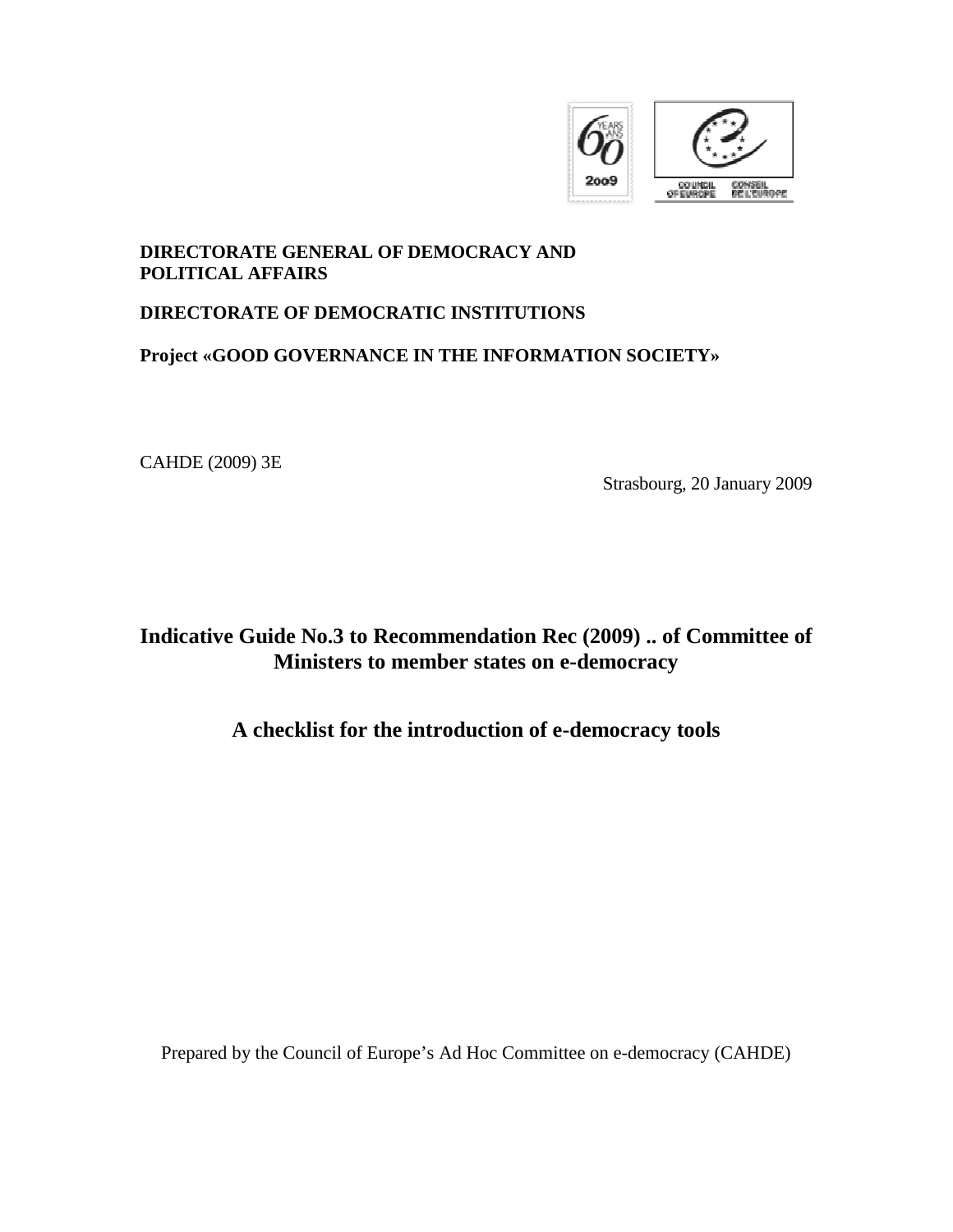## **Author:**

Ulrike Kozeluh, Vienna Science Centre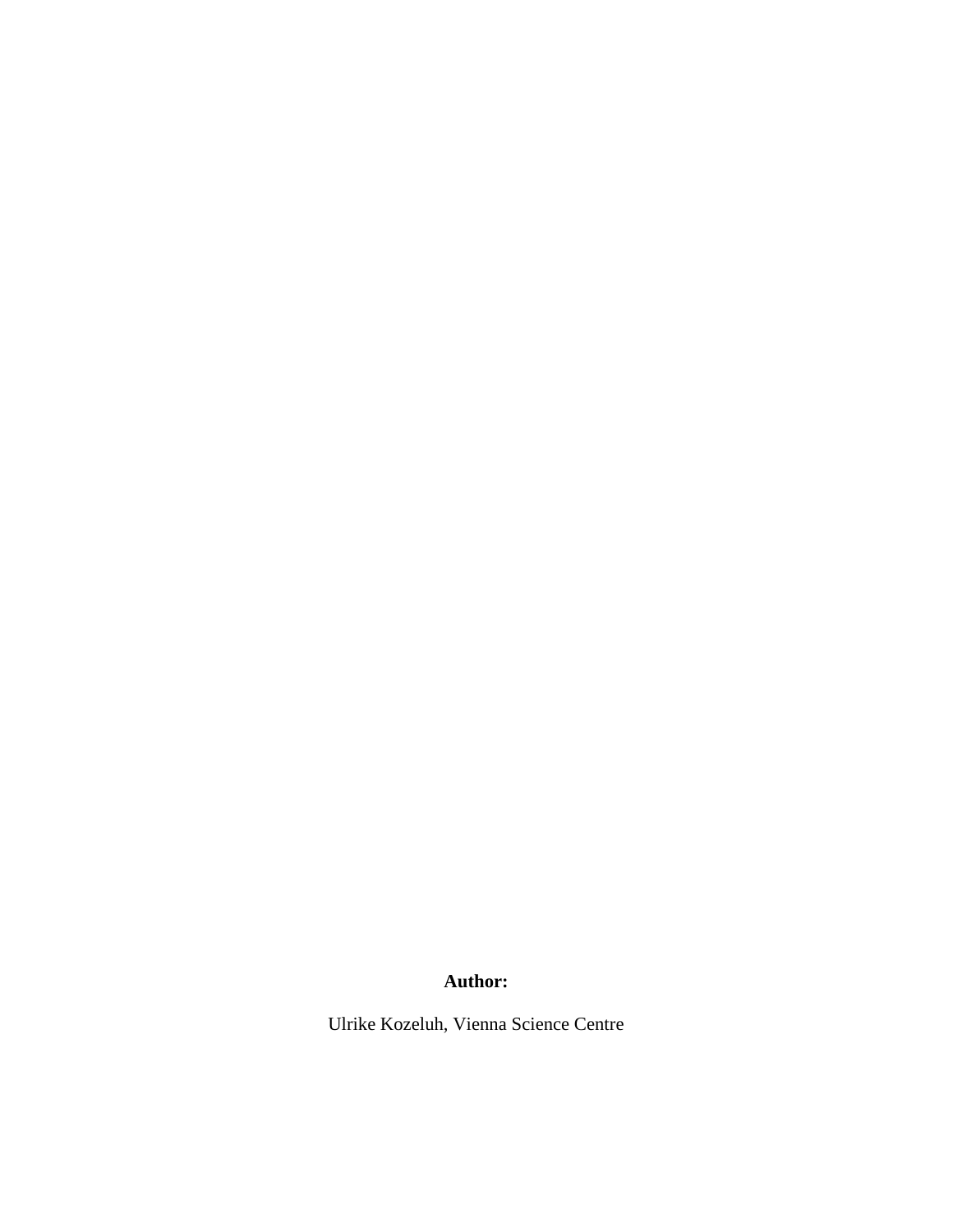The following list refers to policy makers as well as to individual citizens and NGOs.

Conditions for the introduction of participatory tools differ depending on the intentions and aims of particular democratic processes and the actors' perspectives: is it information you want to offer/get, consultation or involvement you are planning/you claim, collaboration or empowerment you want to achieve<sup>1</sup>?

Reflections on political motivation, role of participants, legitimacy of results, and the appropriate tool are helpful to develop an *agreed* framework for the participative process.

#### **General issues to discuss** *before* **the implementation of an e-participation tool**

• Which concept of governance do you want to follow?

Which concept of citizenship do you want to encourage, or, from the citizen's viewpoint, claim?

The aims and consequences of each concept must be clear and transparent for all. Formulating general objectives for the participative process determines the normative framework.

• Is it a bottom-up or top-down process? If it is top-down, is there an official political commitment not only at the government level, which sets off the participative process, but also at related levels?

Is it possible to guarantee commitment outside election periods?

Ensuring political commitment for the whole process is necessary to avoid failures and frustration, for example, regarding the legitimacy of results.

• What is the aim of the participative process? Is it a (consensus based) decision, a compromise between selected groups, a tool to collect experts' recommendations or differing opinions to get an impression of what individuals/the people think?

What are the expectations concerning the role of participants, the process in its entirety and its percieved results? Do they differ from each other?

It is necessary to be clear about the intention and aim of the participative process in order to avoid expectations varying too greatly and the risk of disappointment.

• How to deal with the results of the process?

 $\overline{a}$ <sup>1</sup> See http://www.iap2.org.au/spectrum.pdf, accessed 3 January 2007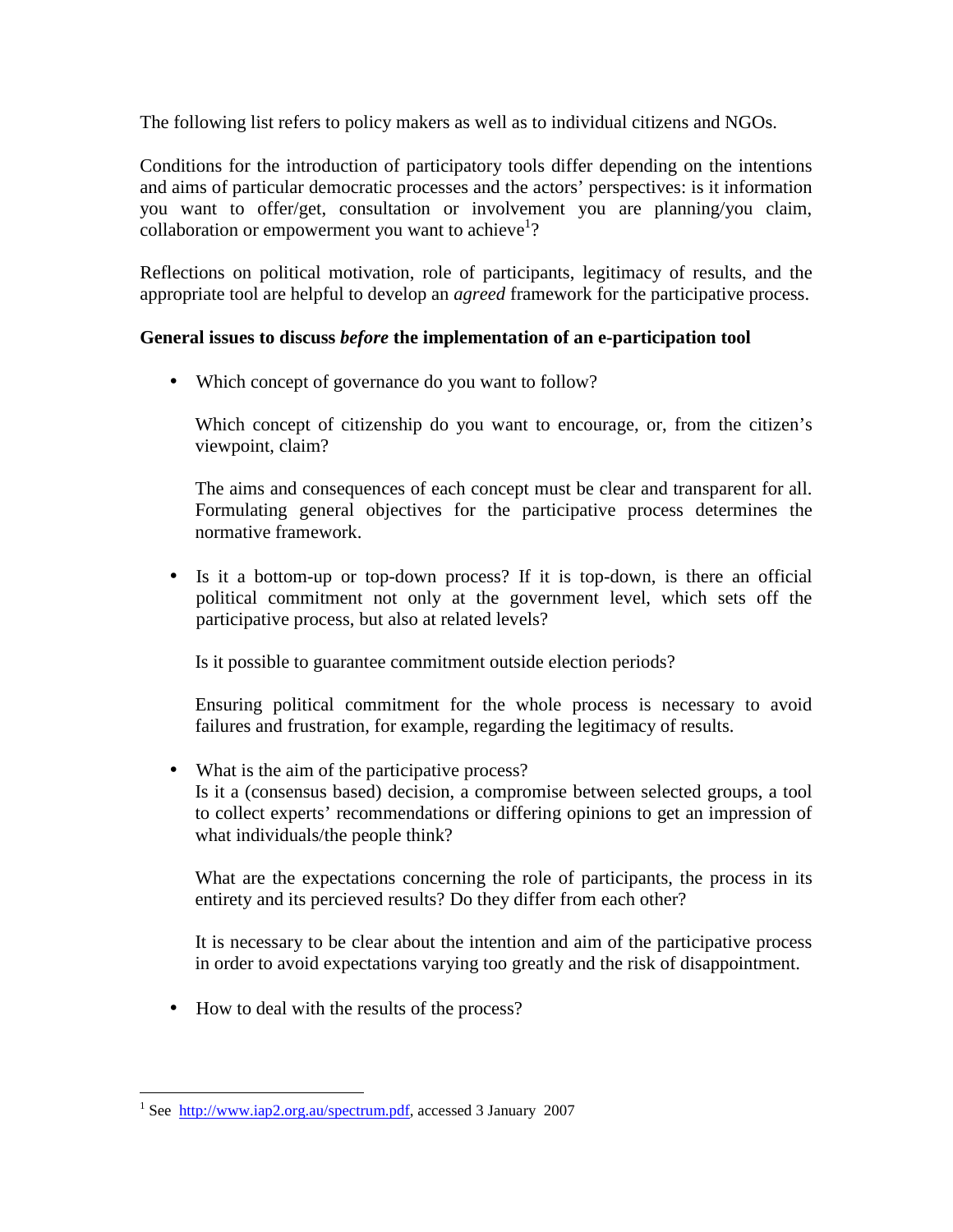Discuss questions of influence capability (related to issues of institutional representation and legitimacy) and reason, the relevance and purpose of the participants' input in the policy making process.

• Is political culture an important influence?

Consider the relation between societal needs and participative behaviour; participative methods, (technical) tools and results, and if it might be necessary to combine various methods to avoid democratic shortfalls.

#### **Practical preparation**

#### **Diagnostics I (political culture):**

• What are the traditional methods of negotiation, participation and decision making?

An analysis of actors, levels and methods of negotiation and decision making; democratic deficits, power relations and lobbying; general political culture and related policy fields, is necessary to find innovative, needs-based, forms for democratic policy making.

• What is the added value of an online participation process in contrast or in addition to an offline procedure?

#### **Diagnostics II (decision making):**

• At which stage of decision making does the process start or fit in best?

Who decides the methods/design of participation and the choice of technical tools? Do they fit the level of decision making, policy field, theme, political culture and patterns of social adaptation and individual behaviour? (To plan a midterm evaluation of the process might be helpful, especially if negative experiences with participative processes have alreedy been encountered)

- Who is entitled to participate and by which selection criteria are individuals/groups invited - or is it an open process, regulated by a particular interest or skill? (discuss aspects of inclusion and exclusion: pros and cons)
- Are the rules of the game, scope of the problem and the relevance of input clear for all? (public relations or other information tools might help here)
- What kinds of resources are needed to take part, (time, money and information, communicative, social and technical skills). Do you know the level and type of